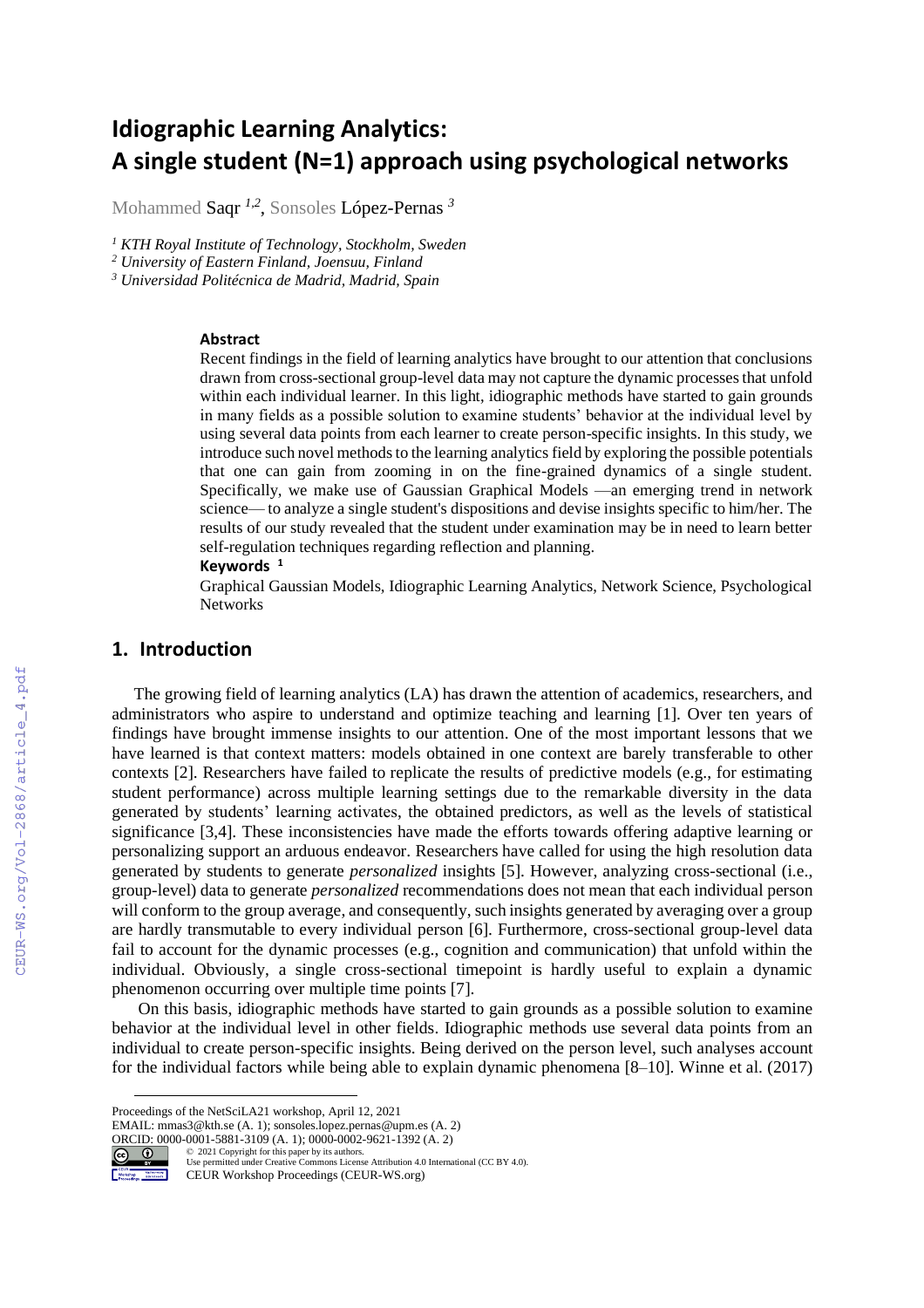argued that high resolution data enable individual (i.e., idiographic) learner analytics, so that learners can gather own data and "interpret results to decide whether and how to adapt study tactics and learning strategies". Dawson et al. (2019) examined a large sample of students and tried early interventions aiming at prevention of dropouts. Their findings pointed to no effect on the retention outcome. The authors concluded that more data about individual differences are needed to better understand the retention process as well as to design relevant *personalized* interventions. A recent massive scale study that has examined a large sample of students (around 250,000) have found small benefit of a groupbased behavioral intervention despite the massive dataset. Authors concluded that the field needs efficient interventions tailored to the *individual* and course context. Thus, education researchers need to explore such individual-based approaches [7].

This study builds on the aforementioned insights and takes inspiration from the emerging fields of idiographic psychology and precision medicine, which have developed methods and standards for such methods of analysis [7,8,11]. In doing so, we explore the possible potentials that one can gain from zooming in on the fine-grained dynamics of a single student. We explore a person-specific data collection method as well as person-specific analysis and recommendations. Using data from a single student over 30 days, we analyze his/her dispositions and devise insights specific to him/her. Our approach is based on the emerging trend in network science, in particular, Gaussian Graphical Models (GGM) [10,12]. Our research question is as follows: What insights can idiographic learning analytics reveal about students' self-regulation and learning dispositions?

## **2. Background**

## **2.1. The cognitive process as a networked system**

Representing elements of the cognitive and social processes as a network is an established research method. Such representation has afforded researchers a way to visualize the structure of these processes to measure the magnitude of association between their elements, and to devise statistical indices that allow a precise interpretation of the resultant graphs [13]. In education, research on networks spans three decades. Networks have been used to visualize the patterns of interactions in collaborative groups, to study the roles students play in the collaboration, to rank students' activities, or to predict performance to mention a few examples [14–17]. While such methods have contributed enormously to our understanding of the learning process with their repertoire of powerful visualizations methods, there is a need for harnessing the power of other methods to extend our understanding different phenomena.

# **2.2. Gaussian Graphical Models**

Recent advances in network sciences have led to the remarkable growth of probabilistic network models, often referred to as GGM [10]. GGM map the dynamic relationships between the elements of the cognitive or sociological phenomena we seek to understand as a complex system through the estimation of a network where the nodes are variables and the edges are the partial correlation coefficients between these variables [10,18–21]. Similar to multiple regression, partial correlations estimate the correlations after controlling for all other variables in the network, thus eliminating the possible effect of confounding variables [19]. This is particularly useful when there are multiple dependencies, i.e., consider an example when a researcher finds a positive correlation between coffee consumption and academic performance, such a correlation may simply be an unmeasured confounding factor (e.g., study time that leads to more coffee drinking). Thus, in GGM networks, two nodes are connected —if and only if— there is a covariance between these nodes that cannot be explained by any other variable in the network [10,12,18]. The resulting networks show only the significant relationships, the strength of such relationships, the sign (positive or negative), as well as the mediation pathways. Such rigorous network models offer "hypothesis generating structures, which may reflect potential causal effects to be further examined" [18]. As such, GGM offer several advantages that overcome the shortcomings of existing methods in terms of rigorous inferential statistics, ability to control for confounding factors, modelling the temporal evolution of the studied process. Moreover, there is a diverse and large community working on refining and improving GGM methods.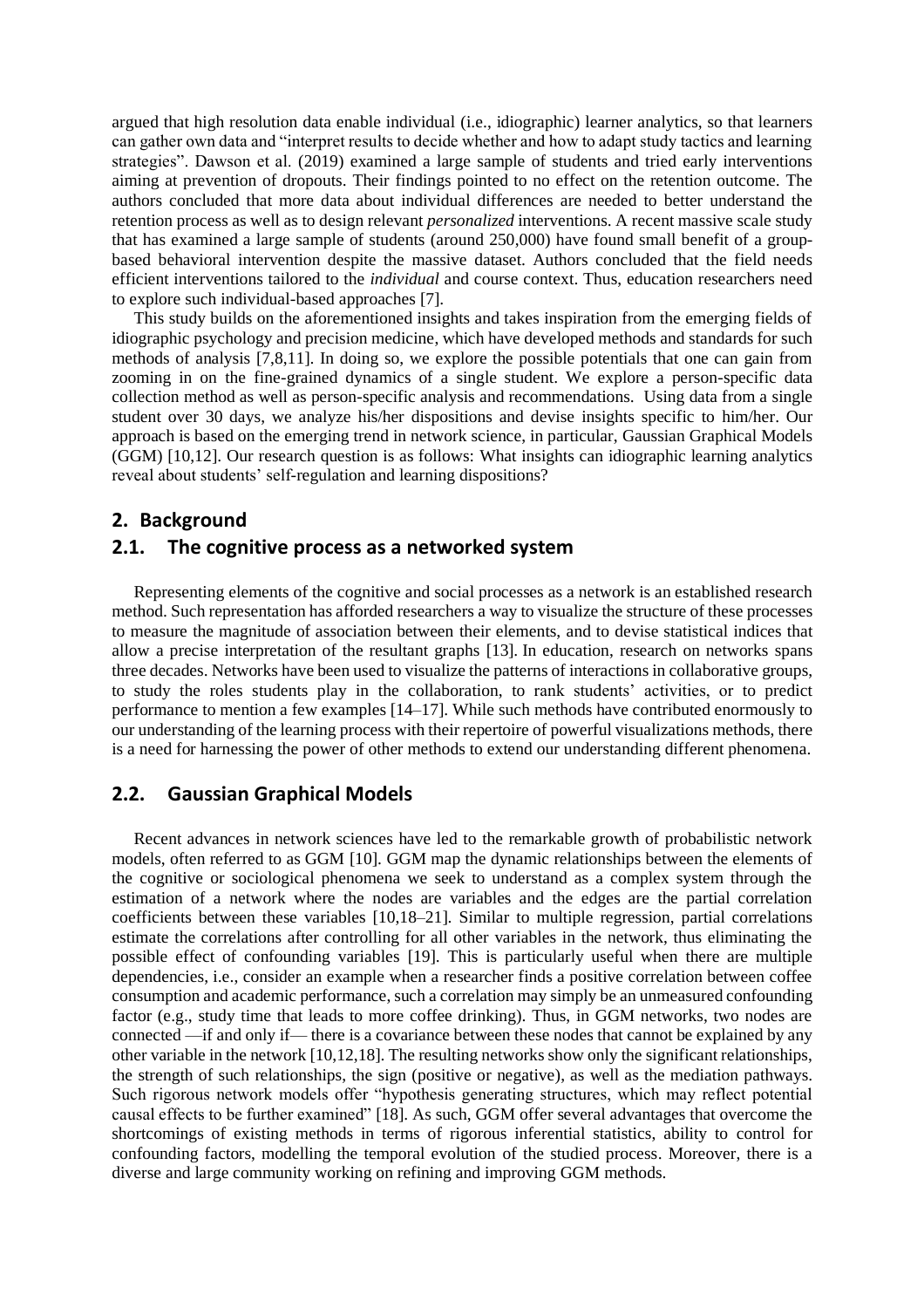## **2.3. Graphical Vector Autoregression**

An extension of GGM methods has allowed for the modeling of temporal processes, i.e., how a variable predicts another in the next time window. The abundance of intensive time-stamped data (timeseries) has led to the existence of enough observations of individual subjects across short periods (e.g., experience sampling methods, observational data and physiological data), i.e., an individual can be studied as a unique case (N=1) [10,22]. Such time-series data are amenable to multivariate time-series analysis, commonly known as known as vector autoregression (VAR) [10]. VAR estimates a directed network (in contrast to undirected in GGM): the nodes are variables (e.g., motivation, behavior or attitude) and the link between them are temporal relationships (a variable predicts another in the next time window) [10]. This is commonly represented by drawing a directed arrow from the node that represents the variable (e.g., motivation) to the variable that it predicts in the next time window of measurement (e.g., engagement). An example is presented in Figure 1, which shows a temporal network generated from a fictional individual dataset about hourly eating and exercise habits. The graph illustrates that running predicts rest thereafter and that comfort predicts eating (weak prediction, see the thin line). The loop around comfort means that comfort at one hour predicts that the person will be at comfort the next hour; probably breaking the eating habits may entail keeping occupied with activities. As shown, a temporal network predicts if a variable (an element of the studied phenomena) predicts another in the next time window. Such type of network is used to explain within-subject covariation or potential causal pathways.



**Figure 1**: A fictional temporal network of four behaviors. The circles are variables. Blue lines are positive partial correlations. The thickness of the line is proportional to the magnitude of the correlation. The direction of the arrow points to the direction of the temporal correlation.

## **3. Methods**

The study included a single student who signed an informed consent for an anonymous version of the responses to be used for research purposes. The student was attending a course over a duration of a month. The student had to respond to ten questions representing common dispositions and selfregulation (SRL) that are commonly employed in learning analytics [23–25]. The questions covered the following constructs: Expectancy value (Vlu), Motivation (Mtv), Stress as negative affect (Str), Hope and enthusiasm as positive affect (Hop), SRL Planning (Pln), SRL Engagement with task (Tsk), SRL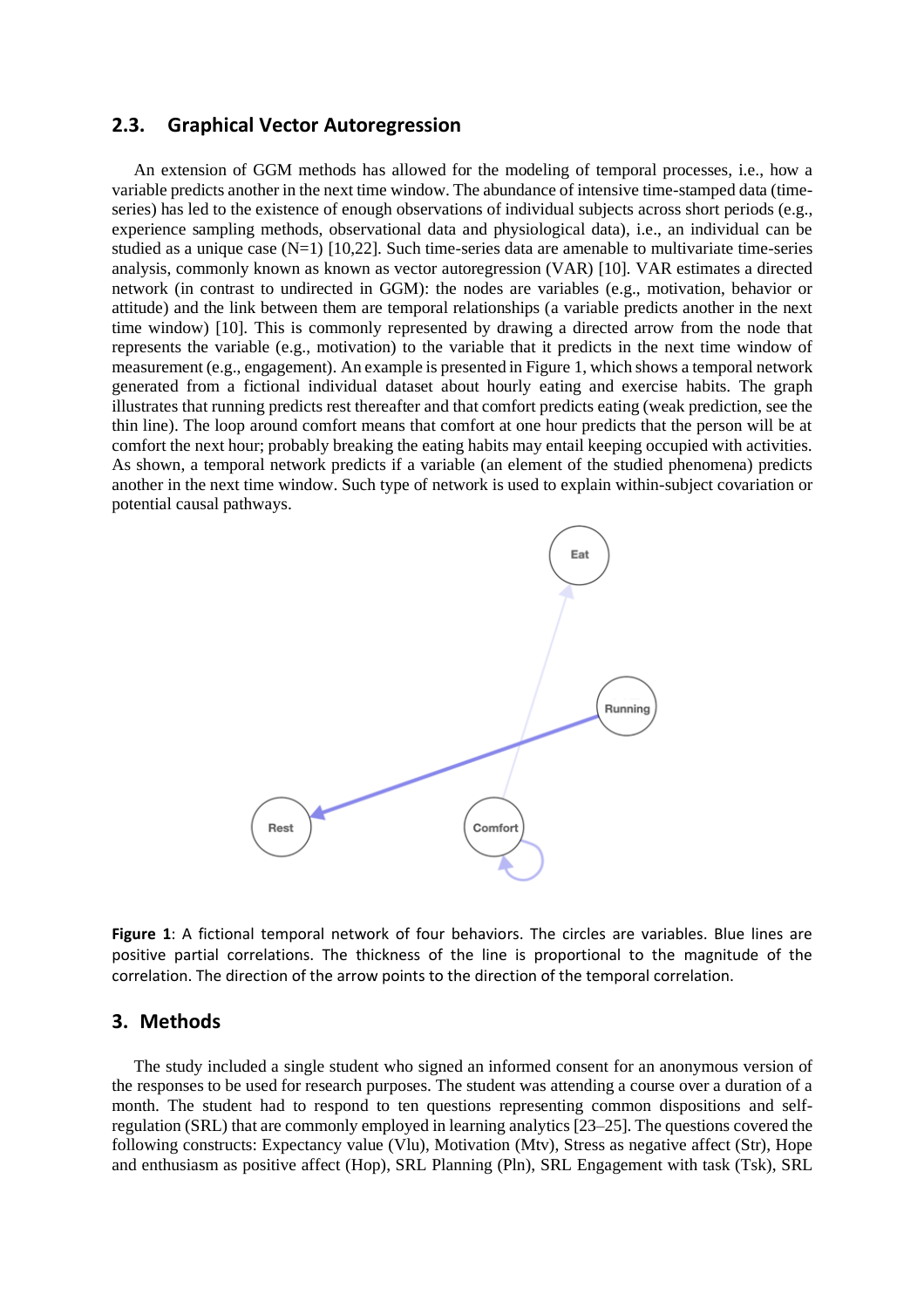Reflection and evaluation (Rfc), External Regulation by assignments (Asg), Socializing (Soc), Challenging learning tasks (Chl).

The survey data was detrended using the method described in [26] to make the data close to stationary. Since our interest was to study the interplay between the student's different dispositions, we used the VAR model. VAR models have been established in the study of psychological phenomena, shedding light on the temporal progression, individual aspects and dynamics of psychological processes within individuals [10,26,27]. To understand the sequential temporal dependencies, we created a temporal network by estimating a Graphical VAR model [26]. The temporal network captures what will happen next as an effect of what is happening now (lag-1 or cross-lagged effects), e.g., if the person is motivated now, the person is going to work on the task on the next step. To account for multiple comparisons, the model was regularized using graphical least absolute shrinkage and selection operator (GLASSO). Using GLASSO algorithm for estimating GGM networks has been shown to retrieve the true structure of the network [26].

## **4. Results**

**Table 1**

The results of the temporal network showed interesting results about the involved student (Figure 2 and Table 1). After controlling for all other variables in the network, the positive affect (feeling hope) was the most predictive variable of engagement in a task in the next day, shown as a thick arrow between the *Hop* and *Tsk* nodes in Figure 2 indicating the strong association. Motivation was also strongly predictive of engagement with the task after controlling for all other variables, i.e., independent of feeling hopeful, socializing, etc. The challenging nature of the task was also predictive of engagement for the student, as well as stress, indicating that a bit of a challenge may help some students engage and work on the learning activities. The expected value and relevance of the task was also predictive of the student's engagement with the task, emphasizing the need for creating more relevant and authentic learning tasks.

|            | Tsk     | Vlu     | Mtv     | <b>Str</b> | Hop     | Pln     | <b>Rfc</b> | Asg     | Soc     | Chl     |
|------------|---------|---------|---------|------------|---------|---------|------------|---------|---------|---------|
| <b>Tsk</b> | 0.00    | $-0.02$ | 0.00    | 0.00       | 0.00    | 0.00    | 0.00       | 0.01    | $-0.01$ | 0.00    |
| Vlu        | 0.16    | 0.00    | 0.03    | 0.00       | 0.00    | $-0.02$ | 0.00       | 0.04    | 0.10    | 0.08    |
| Mtv        | 0.27    | 0.03    | 0.00    | 0.03       | 0.00    | $-0.07$ | 0.03       | 0.00    | 0.28    | 0.00    |
| <b>Str</b> | 0.17    | $-0.07$ | 0.00    | 0.00       | 0.05    | $-0.01$ | 0.00       | $-0.08$ | 0.12    | 0.03    |
| Hop        | 0.29    | 0.06    | 0.00    | 0.00       | 0.00    | $-0.05$ | 0.05       | $-0.02$ | 0.06    | 0.13    |
| Pln        | $-0.06$ | $-0.07$ | 0.00    | $-0.06$    | 0.00    | 0.00    | 0.00       | 0.00    | $-0.04$ | $-0.09$ |
| <b>Rfc</b> | $-0.22$ | 0.01    | 0.00    | 0.00       | 0.00    | 0.00    | 0.05       | 0.01    | 0.00    | 0.00    |
| Asg        | $-0.17$ | 0.05    | 0.00    | $-0.09$    | $-0.03$ | 0.00    | 0.05       | 0.18    | $-0.17$ | 0.01    |
| Soc        | $-0.02$ | 0.04    | $-0.01$ | $-0.03$    | $-0.02$ | 0.02    | $-0.01$    | 0.00    | 0.01    | 0.03    |
| Chl        | 0.20    | 0.00    | 0.09    | 0.00       | 0.04    | 0.00    | $-0.09$    | 0.00    | 0.00    | $-0.06$ |

## Values of the VAR partial correlations

Working on the assignment was negatively predictive of engagement with learning tasks, as the student focused more on finishing the submissions. Such results also indicate that external regulation may be counterproductive for some students. Similarly, reflection was negatively predictive of engagement with the task the next day, which raises the question of the nature of reflection the student has. Planning was also weekly negatively associated with engagement with the task. These negative associations for assignment, reflection and planning are indicative of poor self-regulation practices by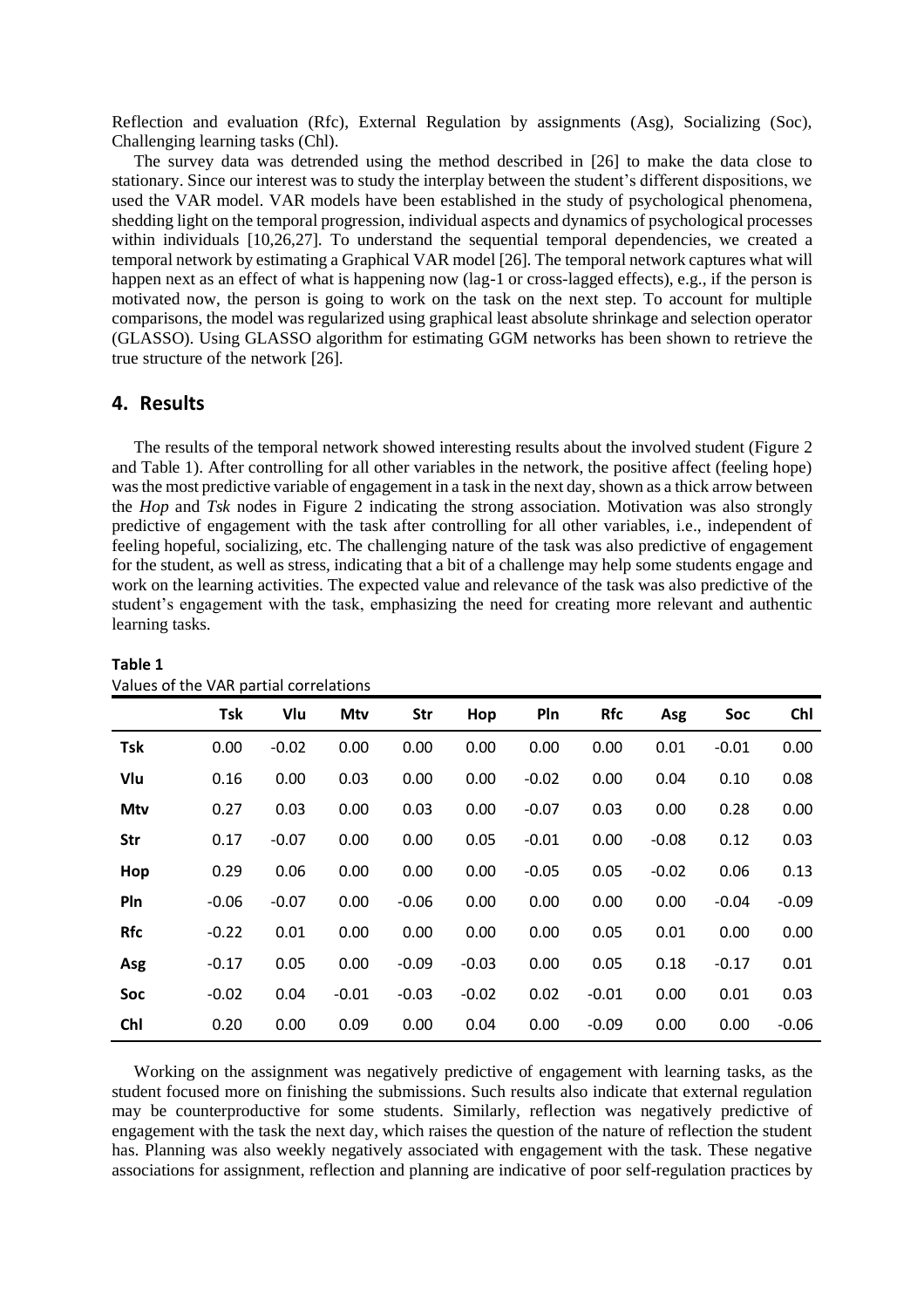the student. In fact, the student had to repeat one of the assignments as it was not fulfilling the required guidelines and was incomplete. He also scored below the 50<sup>th</sup> percentile in the two most important course assignments. There is room for improvement here, by helping the student learn optimal selfregulation practices. There was a negative association between motivation and planning, while strong positive association with socialization. Stress and assignment negatively influenced each other: the more stress the student was under, the less he/she worked on the assignments, and the more work on assignments the less stressed was the student, as expected. The results are detailed in Table 1. Please note that, since partial correlations do control for other variables, their values are not to be interpreted in the same way, as they tend to be lower.



**Figure 2**: Temporal network for the student

## **5. Discussion and conclusions**

In this study, we have used psychological network methods in the form of GGM and graphical VARs to study a single student disposition during a course. Such idiographic method offers several advantages over cross-sectional group level analysis. Being focused on a single student, the insights generated are more relevant and actionable, i.e., precisely personalized, paving the path for precision education. These methods also offer several advantages regarding controlling for confounders, deleting spurious correlations and regularization which requires high magnitude significant correlation, offering a good level of rigorousness [10,26,27]. The study has shown that the student under examination may be in need to learn better self-regulation techniques regarding reflection and planning based on his own responses. However, the value of such targeted intervention is yet to be investigated.

The implication of our study can be the applicability of the approach in several scenarios and contexts. Researchers who wish to apply personalized learning analytics can use such methods to design personalized intervention for their students. We believe there is an opportunity that may change the deserves attention and efforts from the research community to extend, improve and build on such methods. Our methods are not without limitations. The idea that the data have to be collected on a daily basis makes it sometimes difficult to collect data without some gaps, non-compliance, or missing values. The rate of data collection can be tricky: we have used a lag of a single day, but we do not know for sure if that lag was optimal. The timing of the data collection is another factor: whether data should be collected before or after the working day is still an open question. Similarly, how frequently data should be collected, what factors are to be included in the study, and how long we should collect the data are aspects in need of further investigation. The collection of data comes always with problems and risks of privacy and ethical concerns [28,29], in idiographic approach where much data is collected it can pose a risk which needs to be mitigated [30].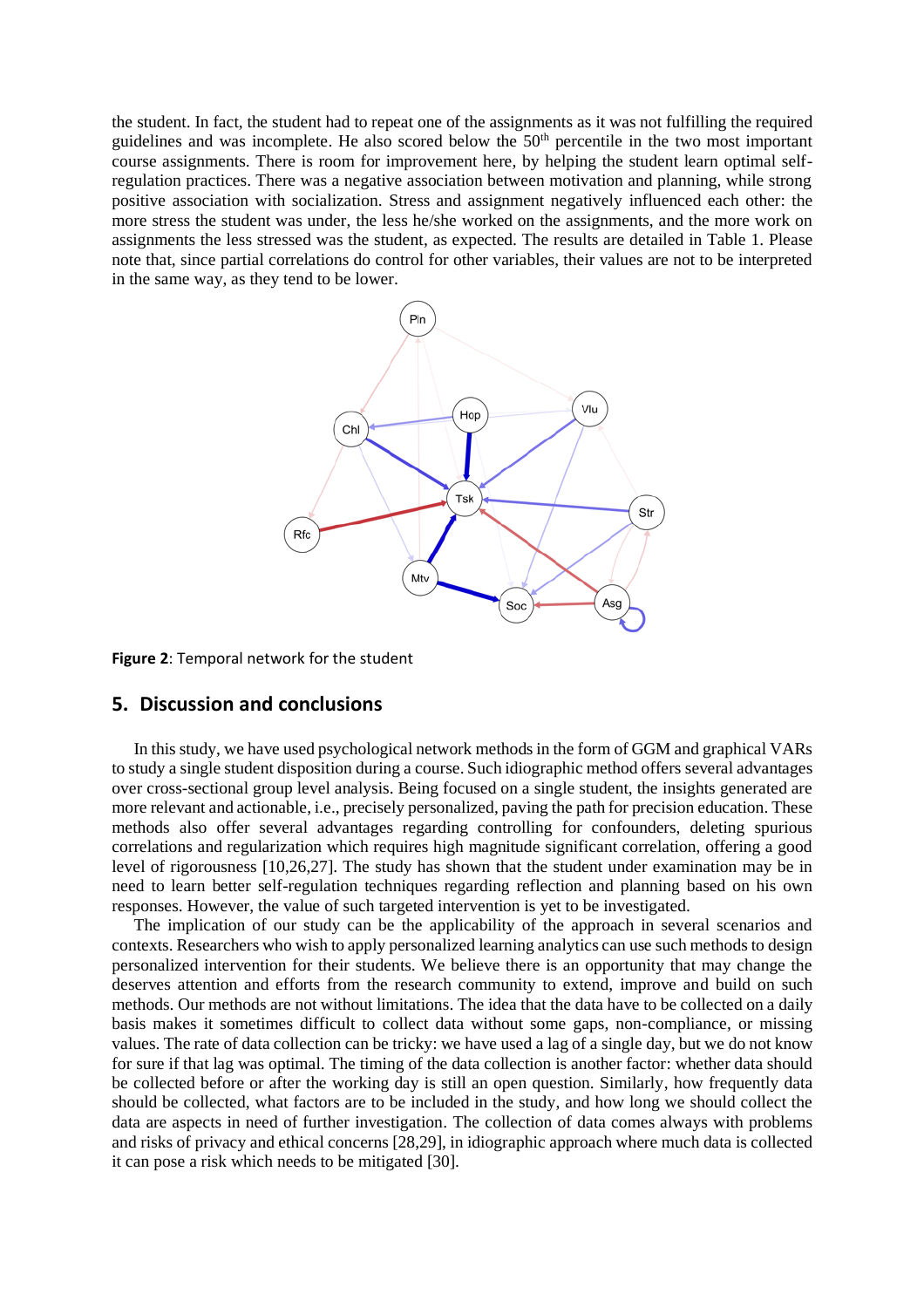# **6. References**

- [1] G. Siemens, Learning Analytics: The Emergence of a Discipline, American Behavioral Scientist. 57 (2013) 1380–1400. https://doi.org/10.1177/0002764213498851.
- [2] D. Gašević, S. Dawson, T. Rogers, D. Gasevic, Learning analytics should not promote one size fits all: The effects of instructional conditions in predicting academic success, The Internet and Higher Education. 28 (2016) 68–84. https://doi.org/10.1016/j.iheduc.2015.10.002.
- [3] R. Conijn, C. Snijders, A. Kleingeld, U. Matzat, Predicting Student Performance from LMS Data: A Comparison of 17 Blended Courses Using Moodle LMS, IEEE Transactions on Learning Technologies. 10 (2017) 17–29. https://doi.org/10.1109/TLT.2016.2616312.
- [4] S. Dawson, S. Joksimovic, O. Poquet, G. Siemens, Increasing the Impact of Learning Analytics, in: Proceedings of the 9th International Conference on Learning Analytics & Knowledge, ACM, New York, NY, USA, 2019: pp. 446–455. https://doi.org/10.1145/3303772.3303784.
- [5] P.H. Winne, J.C. Nesbit, F. Popowich, nStudy: A System for Researching Information Problem Solving, Technology, Knowledge and Learning. 22 (2017) 369–376. https://doi.org/10.1007/s10758-017-9327-y.
- [6] A.J. Fisher, J.D. Medaglia, B.F. Jeronimus, Lack of group-to-individual generalizability is a threat to human subjects research, Proceedings of the National Academy of Sciences of the United States of America. 115 (2018) E6106–E6115. https://doi.org/10.1073/pnas.1711978115.
- [7] A.M. Beltz, A.G.C. Wright, B.N. Sprague, P.C.M. Molenaar, Bridging the Nomothetic and Idiographic Approaches to the Analysis of Clinical Data, Assessment. 23 (2016) 447–458. https://doi.org/10.1177/1073191116648209.
- [8] P.C.M. Molenaar, C.G. Campbell, The New Person-Specific Paradigm in Psychology, Current Directions in Psychological Science. 18 (2009) 112–117. https://doi.org/10.1111/j.1467- 8721.2009.01619.x.
- [9] J.T. Lamiell, Toward an idiothetic psychology of personality, American Psychologist. 36 (1981) 276–289. https://doi.org/10.1037/0003-066X.36.3.276.
- [10] S. Epskamp, L.J. Waldorp, R. Mõttus, D. Borsboom, The Gaussian Graphical Model in Cross-Sectional and Time-Series Data, Multivariate Behavioral Research. 53 (2018) 453–480. https://doi.org/10.1080/00273171.2018.1454823.
- [11] G. Costantini, S. Epskamp, D. Borsboom, M. Perugini, R. Mõttus, L.J. Waldorp, A.O.J. Cramer, State of the aRt personality research: A tutorial on network analysis of personality data in R, Journal of Research in Personality. 54 (2015) 13–29. https://doi.org/10.1016/j.jrp.2014.07.003.
- [12] M. Saqr, O. Viberg, W. Peeters, Using Psychological Networks to Reveal the Interplay between Foreign Language Students' Self-Regulated Learning Tactics, in: Proceedings of the 2020 STELLA Symposium, 2021: pp. 12–23.
- [13] M. Dado, D. Bodemer, A review of methodological applications of social network analysis in computer-supported collaborative learning, Educational Research Review. 22 (2017) 159–180. https://doi.org/10.1016/j.edurev.2017.08.005.
- [14] M. Saqr, J. Nouri, U. Fors, Time to focus on the temporal dimension of learning: a learning analytics study of the temporal patterns of students' interactions and self-regulation, International Journal of Technology Enhanced Learning. 11 (2019) 398. https://doi.org/10.1504/IJTEL.2019.102549.
- [15] B. Chen, O. Poquet, Socio-temporal dynamics in peer interaction events, in: Proceedings of the Tenth International Conference on Learning Analytics & Knowledge, ACM, New York, NY, USA, 2020: pp. 203–208. https://doi.org/10.1145/3375462.3375535.
- [16] B. Chen, T. Huang, It is about timing: Network prestige in asynchronous online discussions, Journal of Computer Assisted Learning. 35 (2019) 503–515. https://doi.org/10.1111/jcal.12355.
- [17] I. Halatchliyski, T. Hecking, T. Göhnert, H.U. Hoppe, Analyzing the Flow of Ideas and Profiles of Contributors in an Open Learning Community, Proceedings of the Third International Conference on Learning Analytics and Knowledge - LAK '13. 1 (2013) 66–74. https://doi.org/10.1145/2460296.2460311.
- [18] D. Hevey, Network analysis: A brief overview and tutorial, Health Psychology and Behavioral Medicine. 6 (2018) 301–328. https://doi.org/10.1080/21642850.2018.1521283.